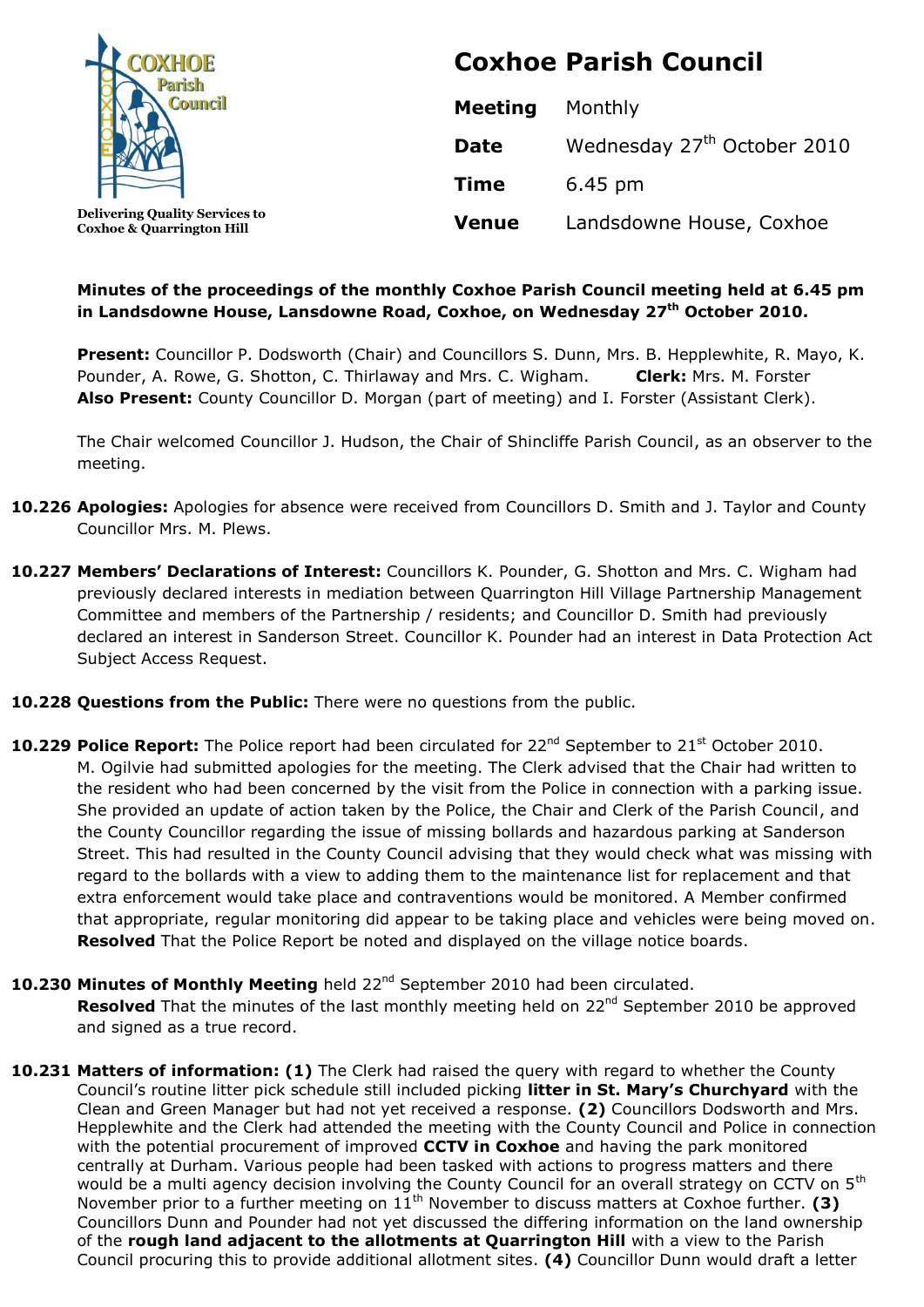on the **Asset Transfers. (5)** The replacement **seat at The Grove** was yet to be ordered. **(6)** The Clerk had completed the last of the paperwork and sent it to the External Auditors so the **Audit of Accounts** process was now complete. **(7)** The County Council had been advised of the Council's views in connection with all **planning applications** considered the day after the last Parish Council meeting. Since then, representations had been received from an objector to planning application 669 for the erection of two storey detached dwelling house with accommodation in dwelling roof and garage roof at land to rear of Roslyn House, The Avenue, Coxhoe, and from the applicant. Both had been advised that it was the County Council who determined planning applications and that the Parish Council was a consultee in the process. The wording on the website had been updated to make this clearer, the parties had been provided with details of the County Councillor, and the County Council had been asked to give due consideration to views submitted by residents in reaching a decision on the application. The County Council had since advised that the application had been approved under delegated authority. **(8)** The meeting of the **Finance Committee** proposed for Tuesday 9th November would be held at 7.00 p.m. due to other commitments in diaries for Landsdowne House and for some of the participants. Total additional unpaid hours worked from both employees was 548 or 659 if unclaimed holidays were added on. **(9)** The Clerk had provided details of all **Remembrance Services** that the Parish Council was aware of to the County Council as requested. **(10) Charter Review Group Meetings** had been attended by Councillor Pounder, the Clerk and Assistant who had put forward views on what was working well and what not so well. It was pleasing that in the introductory presentations the Coxhoe Parish Council website had been commended. **(11)** The Clerk had booked places on the **Section 106 Training** as agreed for Councillors Dodsworth and Pounder and the Assistant and Parish Clerk and had provided Members with further information from CDALC which showed that Parish and Town Councils could be part of the community engagement consultations for the use of section 106 monies within their communities. **(12)** She had made arrangements for Mary Bradfield, the Regional Land Director of **McInerney Homes** to attend the Parish Council meeting to be held on 24th November. **(13)** She had provided details to **East Durham Leader** of the dates of the next two Parish Council meetings. Louise Johnson, the Manager was unable to attend the October or November meeting and her availability to attend the December meeting was awaited. Members requested that Councillor Mrs. Hepplewhite look to arrange a meeting of the Environment Committee involving Leader and Groundwork for week commencing 13<sup>th</sup> December instead, with the Chairman providing minutes of the meeting should the Clerk be unable to attend. **(14)** An **Application for Donation** had been considered at the last meeting for the Windlestone School Big Draw Event but notification had been received that the event had not gone ahead as the funding application to the Arts Council had been unsuccessful. **Resolved** (i) That the information be noted, the outstanding resolutions be actioned and progress be requested on those issues raised with other parties; (ii) That Councillor Mrs. Hepplewhite look to make arrangements for the Leader Manager and appropriate representative of Groundwork to attend a meeting of the Environment Committee week commencing  $13<sup>th</sup>$  December 2010.

10.232 The Minutes of the Environment Committee held 18<sup>th</sup> October 2010 would be circulated for the next Council meeting. Recommendations from the meeting were that Stuart Dunn be Chair, Keith Pounder Vice-Chair; Quarrington Hill Councillors identify locations for landscaping including hanging baskets and planters and report back with ideas and a location plan for these to be looked at for next year; Councillors Mrs. Hepplewhite and Pounder look at submitting applications for bulbs to be provided to be planted in the Parish and for the Parish Council to submit an application (the Clerk had however not received any information on this); for the previous recommendation of reviewing the utility service plans for The Avenue and concept plans to be drawn up and for a seat at The Green to be deferred for consideration as part of Parish Plan 2; that Councillor Mrs. Hepplewhite approach Groundwork with a view to them contacting the Parish Council to arrange a meeting to discuss two schemes – one taking in plans for the Front Street; The Green and Miners' Memorial; and the Workingmen's Club areas - and the other taking in proposed improvements to St. Mary's Churchyard and the possibility of a Garden of Remembrance in Coxhoe – and providing an idea of costings if they were to progress these schemes and likelihood of funding available and costs that the Parish Council would have to meet and that further views be sought as part of Parish Plan 2 once these factors were known; and that TP Gardens be approached for ideas and costs regarding tubs or planters for beside the seat to be installed at The Grove. Councillor Mrs. Hepplewhite updated that she had contacted Groundwork and they were looking into the ideas and costings.

Resolved That the recommendations of the Environment Committee held on 18<sup>th</sup> October 2010 be approved and adopted.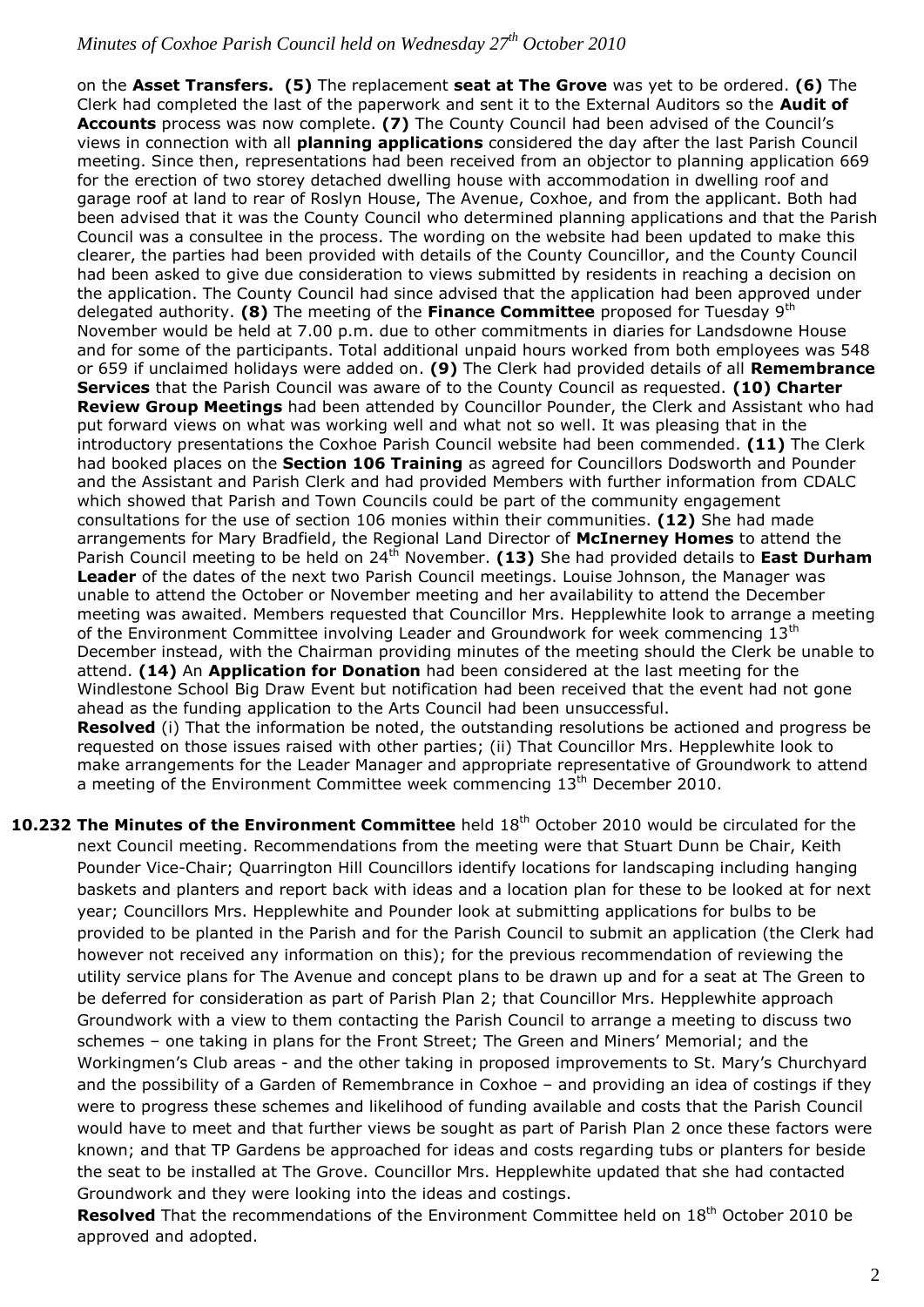**10.233 Ratification of Expenditure agreed in principle at the last meeting:** At the last meeting of Coxhoe Parish Council it had been agreed in principle to pay Coxhoe Community Partnership up to a maximum of £2,200 towards any shortfall that may occur in funding for the Village Hall doors. The item had been put on as a specific item on the agenda for audit purposes at this meeting to accord with given notice required. The Council had already committed £1020. The £500 contribution from Durham County Councillors had been received. Councillor Mrs. Hepplewhite added that the amounts would need to be sent to the Village Hall, rather than the Partnership, and a response had not yet been received as to whether the Coalfield Regeneration Trust application for funding had been successful. This should be known by the November Parish Council meeting.

**Resolved** That the in principle decision be ratified and the additional amount of up to £1180 be agreed to make the contribution up to a maximum of £2,200, if necessary.

- **10.234 Durham Rural Community Council Community of the Year Award:** The Chairman had put an application in and Coxhoe was one of the communities shortlisted. All shortlisted communities had been invited to attend the DRCC  $75<sup>th</sup>$  celebration when the results of the competition had been announced. The Chair stated that he was happy to report that Coxhoe had been awarded a runner up prize of £200 which would be £100 for Coxhoe Parish Council and £100 for Coxhoe Community Partnership. Tanfield Lea and Barningham had shared the first prize of £1000. **Resolved** That the information be noted.
- **10.235 Christmas Tree Lights:** It had been agreed at the last meeting that the spiral lights for the new street lamps in Coxhoe Front Street be ordered from Blachere Illuminations who had provided the lowest quote and that arrangements be made with the County Council for erection of these and subsequent removal, storage, checking and re-erection on an annual basis thereafter. The Clerk provided an update that included work undertaken to achieve exact costings from the County Council as it appeared that they were now stating that the Parish Council needed to purchase and store the lights themselves and that costings for checking, erecting and dismantling this year would amount to that previously stated for future years. Blachere and the County Council had been provided with each other's contact details to ensure that connectivity and lamps and lights were compatible and to liaise in connection with a potential date for delivery. To date there had been no response to clarification sought on the County Council's final costings and whether they could provide storage as previously advised.

Blachere had therefore been contacted to see if they could erect, store and remove and check the lights on a yearly basis and that they had done this elsewhere and met the British Standard. Details were provided of their costs which were subject to the lamps being provided with power at a suitable date ready to plug the products in. This was less than the costs provided by the County Council. The Clerk had spoken to The County Lighting Engineer who had advised that it was actually only thirteen lamps that were to be installed and that other fittings were required to the lights that Blachere was proposing. There were also different costs for call out charges that needed to be factored in. She stated that she needed to therefore clarify the costs with both parties and suggested that authority be delegated to the Clerk, in consultation with the Chair and Vice-Chair of the Council, to proceed with whichever was the cheapest cost. She had asked the Engineer about the timescales for completion of the lamps. He had advised that the section had had some sickness resulting in delays but hoped to have the lamps installed over the next couple of weeks but then needed to have the Electric Board transfer the cables. He had advised that it would be early December. As it had been hoped to have a switch on  $1^{\text{st}}$  December he would push for the works to be done as soon as possible and keep the Parish Council informed. Members asked that pressure be maintained to have the works completed. As it appeared that the County Council could not store the lights and Blachere could install, check and remove and store on an annual basis at less cost, Members proposed that arrangements be made with Blachere for the proposed three year contract.

In terms of looking at possibilities and costs for other lights such as the Memorial Garden at the Village Hall, Blachere had advised costs in the region of £4000 to £5000. In view of the revised costings on the spiral lights on the columns it was agreed that this would not be possible for this year.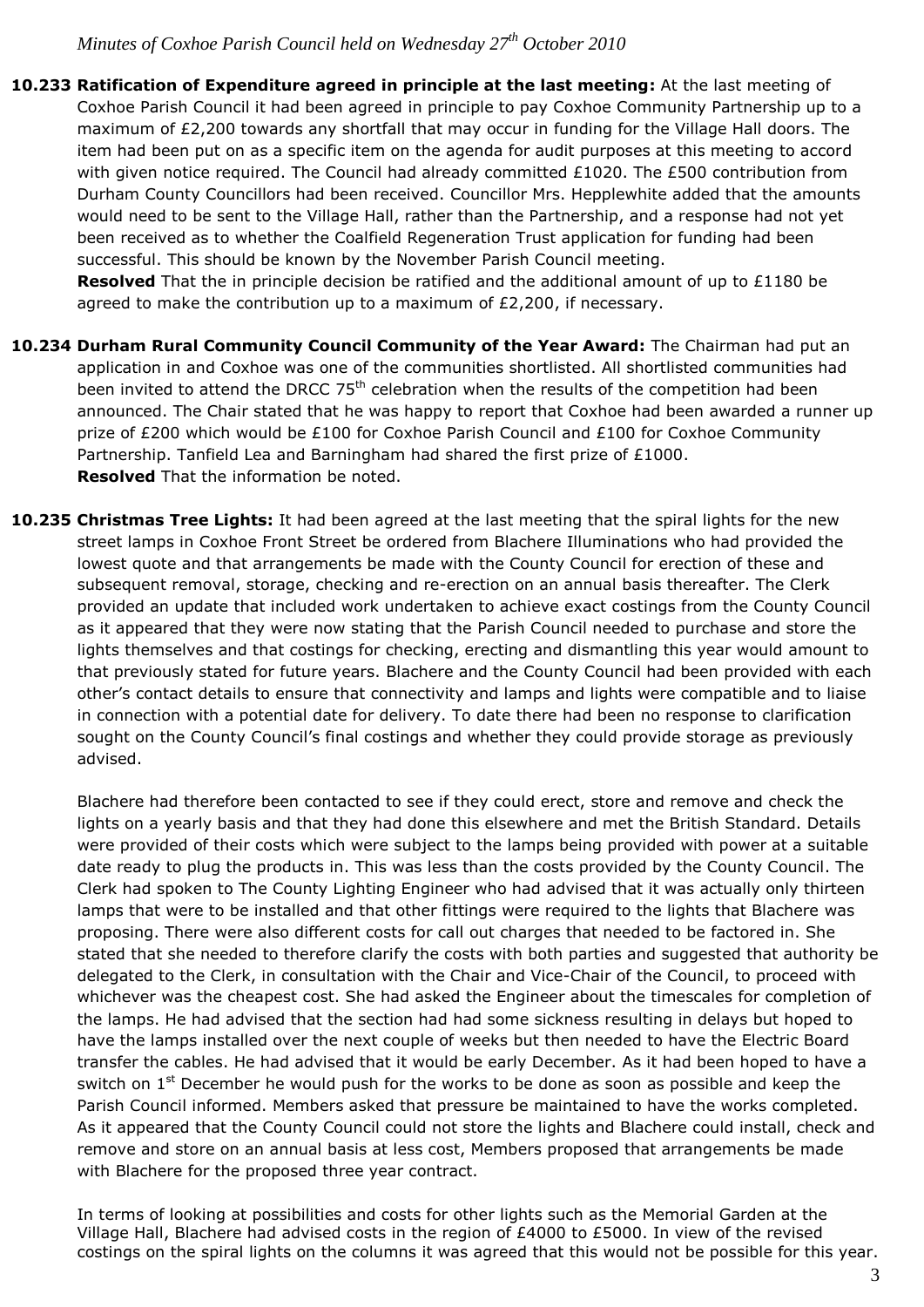Councillor Dunn had provided costs of approximately £440 for a tree with lights at Quarrington Hill and advised that there were risk and manpower implications and further research could be undertaken time permitting. Members agreed that this should proceed for this year so that both villages had some Christmas lights and the Vice-Chair advised that he would undertake all necessary work to provide a tree with Christmas lights in the grounds of the Community Centre at Quarrington Hill. County Councillor Morgan entered and provided an update on the lamps in the Front Street of Coxhoe. The Chair asked that he press for the works to be complete to enable the Christmas lights to be operational.

**Resolved** (i) That the Clerk make arrangements for Blachere to install Christmas spiral lights on the thirteen new lamps in Coxhoe Front Street and to remove, check, store and re-erect these on an annual basis for a three year period; (ii) That the Vice-Chair be authorised to make appropriate arrangements for a Christmas tree with Christmas lights in the grounds of Quarrington Hill Community Centre.

- **10.236 Speed Visors:** Since the last meeting, further representations had been made from the Chair to the County Councillors to have one of the speed visors relocated to Coxhoe from Quarrington Hill. This had occurred on 29<sup>th</sup> September. Durham County Council had confirmed that all appropriate checks had been carried out. The Clerk had asked when the Parish Council could expect the information previously requested on the statistics from the time that the visor was at Quarrington Hill; and also the frequency and costs of movement of the visors and what the rota order would be for these; so that it could ascertain when and where they would be moved and how much this would cost on an annual basis. Further correspondence had been sent advising that the further information was awaited. A Member had also requested that this matter be discussed as the remaining visor at Quarrington Hill had not been turned round and so maximum benefit was not being achieved. Members reiterated the importance of the information requested and that statistics would also be required for the visor remaining at Quarrington Hill for the period prior to it being turned. **Resolved** That the Chair formally request that the County Councillors take this matter up with the appropriate Officer to obtain the information requested.
- **10.237 Coxhoe Community Partnership:** The Clerk advised that numerous compliments had been received since the launch of the Council's website and the County Council had advised that it was being held up as an example of good practice. Responses on the possibility of hearing aid induction loop, assistance with broadband, and the possibility and costs of the Council insuring the History Group's equipment were awaited. The alarm providers of Landsdowne House had not yet been contacted nor assurance sought that the Parish Council could continue to use the offices to progress the installation of broadband. The agenda for the Partnership meeting on 13<sup>th</sup> October had been circulated. Councillor Mrs. Hepplewhite added that the History Group was applying for funding to consider Coxhoe through the ages as far back as possible.

**Resolved** (i) That the information be noted; (ii) That further information from the County Council in connection with the possibility of the provision of broadband and a hearing aid induction loop at Landsdowne House be awaited; (iii) That the response of Zurich be awaited in connection with the possibility and cost of the History Group's equipment being added to the Council's insurance policy; (iv) That the alarm providers at Landsdowne House be contacted to ascertain whether the alarm line could be used and if it couldn't that the Clerk look at having a phone line and broadband installed if assurance was provided from the County Council that the Parish Council could continue to use the offices at Landsdowne House.

- **10.238 Quarrington Hill Village Partnership:** No agendas or minutes had been received. **Resolved** That the information be noted.
- **10.239 Crowtrees Heritage Group:** The agenda for 21<sup>st</sup> October and minutes of 16<sup>th</sup> September had been circulated for information. From the last Council meeting, Councillor Pounder was to make the Group aware of Hellens' plans for further development. The Clerk had been provided with the Land Registry plans in order that Councillor Pounder may peruse them prior to speaking to the Group. **Resolved** That the information be noted.

#### **10.240 Correspondence for consideration / decision:**

#### 10.240.1 **Durham County Council:**

**a) Strategic Housing Land Availability Assessment Consultation** had been circulated. Comments from a Councillor who had submitted apologies for the meeting were advised.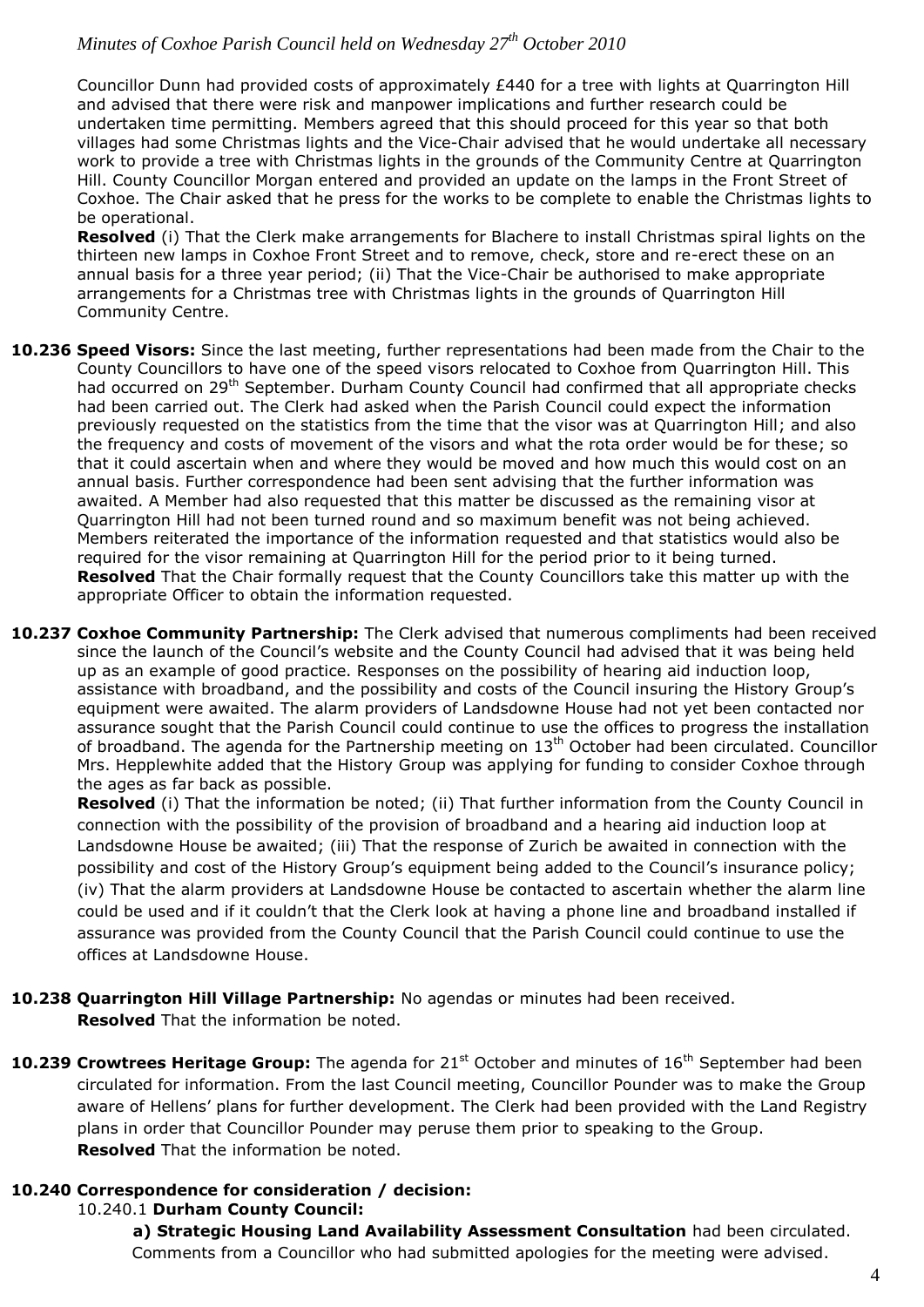These included that the village of Coxhoe was at its maximum sustainable capacity and the local services, in particular the school and medical facilities, would not cope with the increase from a large site. Members discussed a draft response that had been circulated from the Assistant Parish Clerk. This asserted that the Council were not against development of some key sites but only if the social infrastructure was improved in advance of their development. Members thanked him for the huge amount of work he had put into this and discussed this matter in detail. A Member stated that the County Council should undertake proper village planning of long term needs rather than making piecemeal decisions. The Assistant Parish Clerk advised that this would be taken up as part of Parish Plan 2. Councillor J. Hudson of Shincliffe Parish Council left the meeting.

**Resolved** That subject to additional comments made at the meeting; including that village planning should be undertaken; various sites being put forward from Quarrington Hill as suitable for housing; and the nature reserve be not considered suitable; the response be sent to Durham County Council.

#### 10.240.2 **County Durham Association of Local Councils:**

**b) Code of Recommended Practice on Local Authority Publicity Consultation** had been circulated.

**Resolved** That no response be required.

**c) CDALC AGM** agenda for 30<sup>th</sup> October had been circulated. **Resolved** That Councillor Pounder attend on behalf of Coxhoe Parish Council.

**d)** Details had been circulated of training sessions available through **County Durham and Cleveland County Training Partnership**. There had been no interest in attendance. **Resolved** That the information be noted.

**e) Consultation on the County Council's Draft Sport and Leisure Strategy** had been circulated.

**Resolved** That no response be required.

**f) DRCC Meet the Funders / Parish Planning Event 26th November:** Details had been circulated regarding the event at Bowburn Community Centre. DRCC had asked if Coxhoe Parish Council would do a presentation on "Parish and Community Led Planning – a practical example" and good attendance by Members was required to be able to answer any queries on the process during the breakout sessions.

**Resolved** That places be booked for Councillors Dodsworth (subject to confirmation of availability) and Dunn (one of whom would submit the presentation on the day), Pounder, Mrs. Hepplewhite and the Clerk.

#### 10.240.3 **Other Correspondence:**

**g) EDRC AAP Local Councils Committee:** minutes of 21<sup>st</sup> September and agenda for 16<sup>th</sup> November had been circulated. Members were requested to nominate a representative to attend with Councillor Pounder but no-one was available. **Resolved** That the information be noted.

**10.241 Correspondence for Information:** Items circulated for information during the month included EDRC Area Action Partnership E-Bulletin October 2010; EDRC AAP – Have Your Say on the Buses Consultation; Household Waste Recycling Centre Improvement Programme; Neighbourhood Warden Monthly Report September 2010; Durham City Homes - Tenants Matter Event 30<sup>th</sup> October; DCLG Release re Changes to Parish Council Payment Methods; NALC E-Bulletins 24<sup>th</sup> September and 8<sup>th</sup> October; National Tree Week 2010; Invitation to CAVOS Stakeholder Event on 2<sup>nd</sup> November; EDRC AAP Forum on 17<sup>th</sup> November; Update from NALC on the Government's Spending Review; Message from CDALC on Statement issued by Communities Secretary on Precept Requests; One Voice Network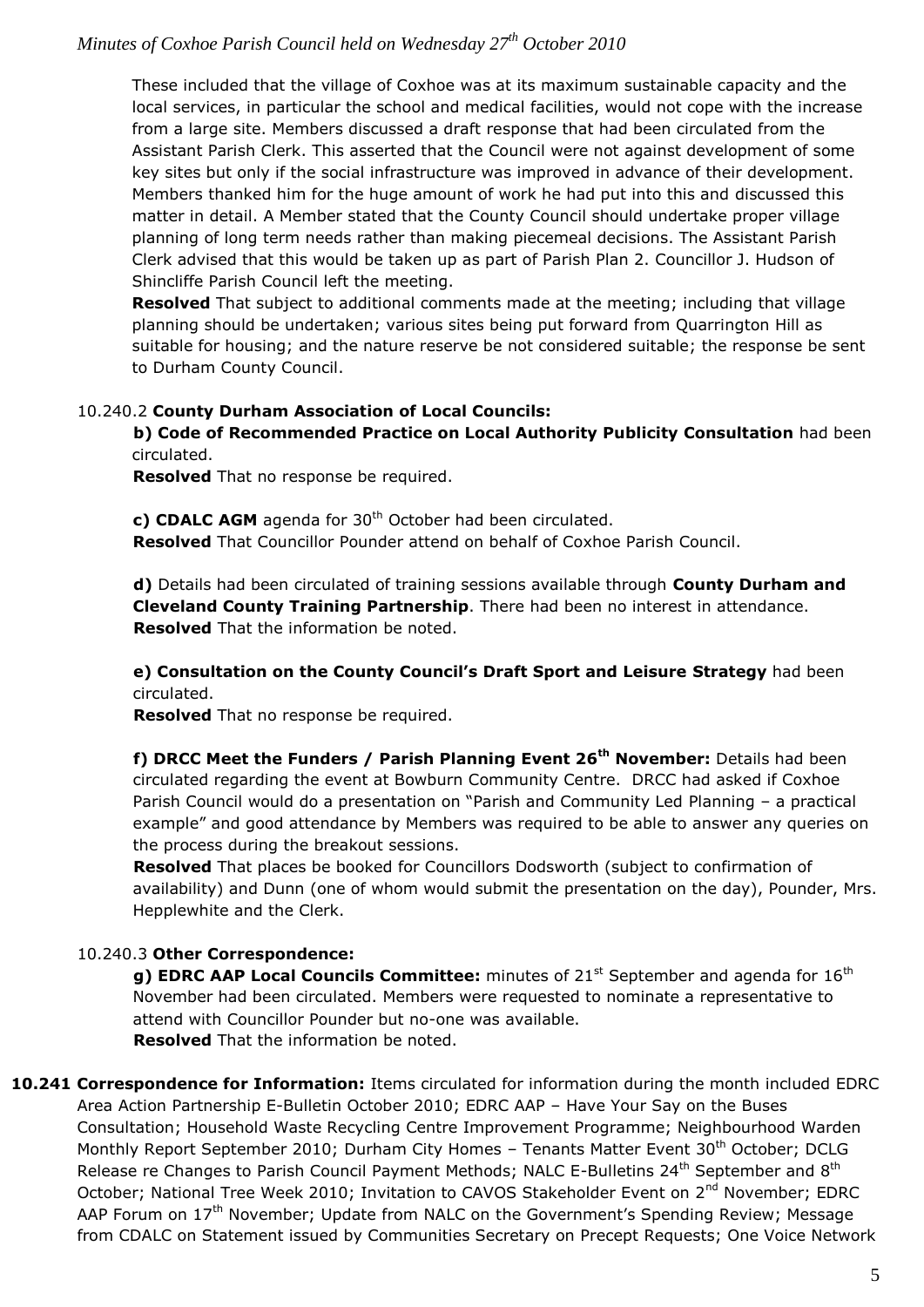Conference on 16<sup>th</sup> November; and NALC E-Bulletin of 22<sup>nd</sup> October. A Member stressed the importance of Councillors' presence at the AAP Forum on  $17<sup>th</sup>$  November. **Resolved** That the information be noted.

## **10.242 Finance:**

- 10.242.1 **Budget Update:** A financial account summary had been circulated that showed the balance at the end of the last meeting and income and expenditure during the month and the balance at the end of the month. A budget summary had also been circulated showing that the Council was pretty accurate with budgets six months into the year. The variances were mostly unchanged from the previous month's explanations. **Resolved** That the information be noted.
- 10.242.2 **Accounts for payment:** Details of financial payments required for the month had been circulated, together with the month end bank balances figure after the expenditure and further income that had been received during the month. The Clerk was querying the invoice for the electricity for the lights at the Memorial Garden and indicated the invoice for the copying of the Coxhoe Chronicle that had been undertaken by Durham County Council when the Parish Council machine had been inoperable. She advised that these payments would decrease the monies available for the Christmas lights and cause an overspend on the newsletter budget respectively. Members noted the information. **Resolved** That all payments presented be signed and paid:

| <b>Creditor</b>             | Reason                                          |        |
|-----------------------------|-------------------------------------------------|--------|
| T P Gardens                 | Grass cutting and maintenance October           | 550.00 |
| <b>Total Business Group</b> | Landsdowne House Copier copies Aug-Sep          | 156.09 |
| G Fletcher                  | Internal Audit In Year Check                    | 50.00  |
| Durham County Council       | Copying Newsletters May                         | 900.00 |
| <b>Scottish Power</b>       | <b>Electricity Memorial Garden Lights</b>       | 135.50 |
| 3 Mobile                    | Broadband & Mobile September                    | 31.95  |
| M. Forster                  | Clerk Salary October; reimbursement postage and |        |
|                             | software purchase; gratuity expenses Apr-Sep    |        |

10.242.3 **Applications for Grants and Donations:** Details had been circulated of a request for a donation from **Landsdowne Pensioners** towards their Christmas Festivities. Members considered the form and agreed that this was a worthwhile cause that would benefit the pensioners who used the Community Centre.

**Resolved** That a donation of £50 be made under Section 137 expenditure to the Landsdowne Pensioners.

10.242.4 A **Letter of thanks** had been circulated from the Durham City Centre Youth Project for the donation of £50.

**Resolved** That the information be noted.

**10.243 Planning Applications:** Details had been circulated of planning applications that had been determined under delegated authority from 21<sup>st</sup> September to 25<sup>th</sup> October. There had been no applications received since the last meeting. Durham County Council had advised that application Ref 548 for the erection of replacement detached bungalow and detached outbuilding to rear at Bogma Cottage had been withdrawn. The Parish Council had supported the application and Members expressed their disappointment.

**Resolved** That the information be noted.

**10.244 Parish Plan:** DRCC had asked if Coxhoe could be used as a case study for the Parish Plan and this had been agreed. The Assistant Parish Clerk had met Lesley Millgate of DRCC to talk through the whole Parish Plan process and discuss the possibilities for funding. He would pursue the avenues discussed but it was considered that most of the funding would have to be from the Parish Council. A public launch had been discussed and DRCC were in favour of the overall approach suggested. They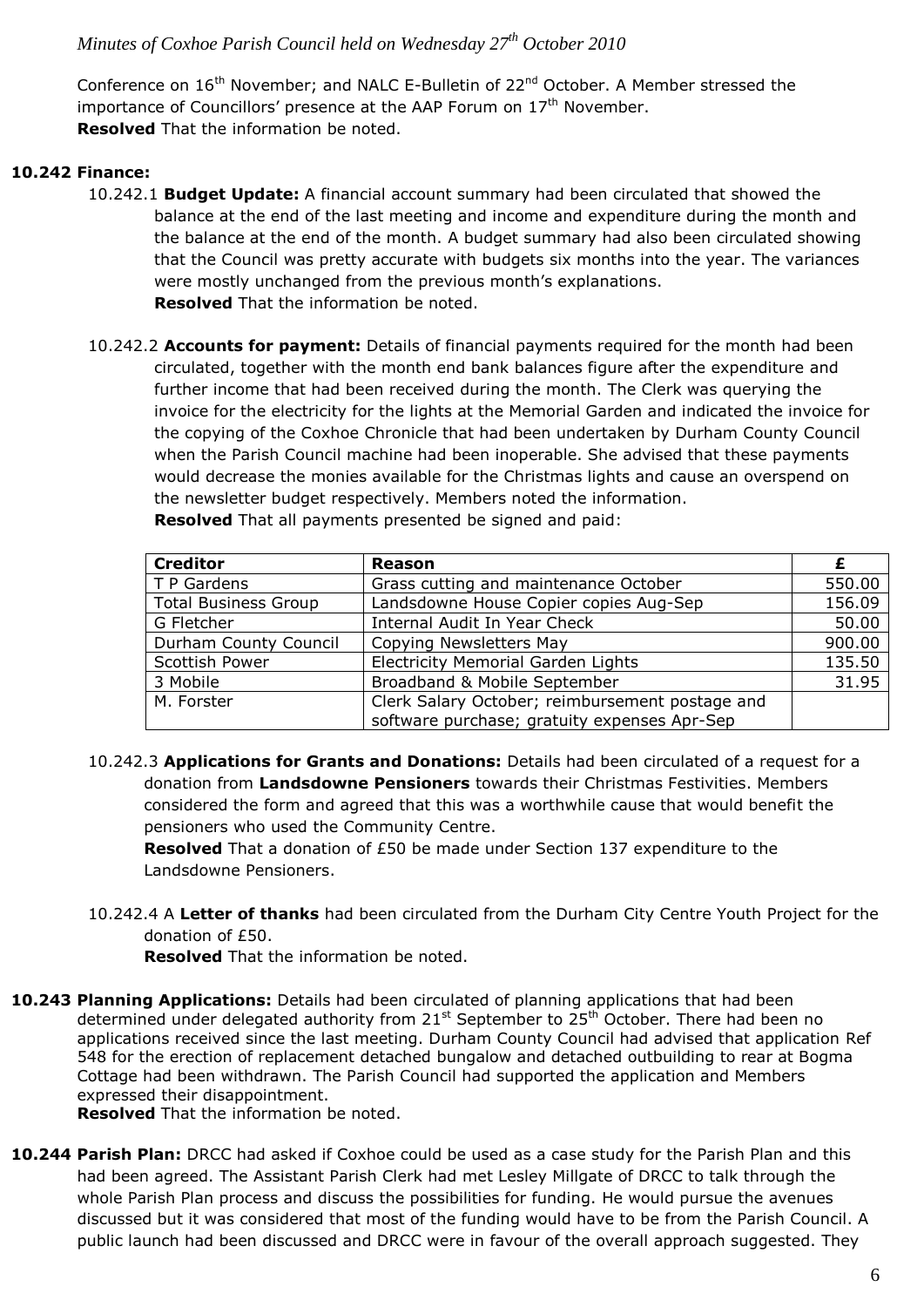would facilitate a workshop with the local school and a Planning for Real event at no cost but any other assistance was likely to be charged for. Various avenues were being looked at for electronic surveys and printed questionnaires; some of which would be a cost to the Council and some of which, e.g. printing, the Council could do in house. Investigations had not yet taken place into the possibility of a separate email account for the Parish Plan. The Assistant Parish Clerk had circulated a timeline for Parish Plan 2, together with a draft Project Plan incorporating risks and resources. Views on the documents had been requested. An approach to the Plan would need to be agreed with the Partnerships and a Steering Group would need to be formed. The support of the local planning authority was imperative and it would be helpful if they could participate in the Steering Group. The Parish Council would have to free up resources for the project management if funding could not be found. The Assistant Parish Clerk advised that the public launch of Parish Plan 2 (PP2) would include progress made on Parish Plan 1 (PP1) and reiterated that he considered that any large projects such as the environmental projects to be discussed with Groundwork should be part of Parish Plan 2 as they had not been completed prior to PP2 and the community may want the Parish Council to focus on different things than they had wanted at the start of PP1. This was certainly the case if funding was not available for any of the projects. He suggested that the newsletters in December concentrate on the Parish Plan.

Members suggested contacting Community Development at Durham County Council to see if they could assist in the overall process. It was also suggested that Councillors could divide the Parish area between them to distribute and collect surveys. A Member advised that the analysis of the questionnaires should be undertaken by DRCC or the County Council Community Development team even at cost due to their independency, expertise and capacity. Members considered that the Project Plan may be too ambitious but that it was a starting point in principle. Members considered that more time was required for formulating the questions to be asked as this had been a strength with PP1. **Resolved** That the information be noted; the Clerk investigate whether it was possible to have a separate email account set up for the Parish Plan; and that the Project Plan and Timeline for Parish Plan 2 be agreed as a starting point, subject to additional time being provided for the formulation of the questions to be incorporated in the surveys.

- **10.245 Communications and Community Engagement Strategy:** The Assistant Parish Clerk had circulated a draft Communications and Community Engagement Strategy. This set out a clear commitment to how the Council would handle the Parish Plan and make improvements and carry out consultation. Comments had been requested prior to Council and had been provided by the Clerk and one Councillor. The securing of Quality Status on page 9 should read 2013 not 2113. **Resolved** That the Council agree the Strategy subject to the comments received as a draft for consultation with partners and the communities through the website.
- **10.246 Date of Next Meeting:** Wednesday 24<sup>th</sup> November 2010 at 6.45 p.m. in Landsdowne House.

## **10.247 Exempt Information – Resolution to Exclude the Press and Public:**

**Resolved** That in view of the confidential nature of the following items, the press and public be excluded for the remainder of the meeting, pursuant to the Public Bodies (Admissions to Meetings) Act, 1960.

The Chair asked that the order of the agenda be amended and the Council agreed to this.

- **10.248 Data Protection Act Subject Access Request: Councillor Pounder had a direct private and prejudicial interest** in this matter and left the meeting during its consideration.
- **10.249 Co-op and Village Hall Car Parks:** Councillor Pounder re-entered the meeting.
- **10.250 Sanderson Street: Members noted Councillor D. Smith's interest** in this item.